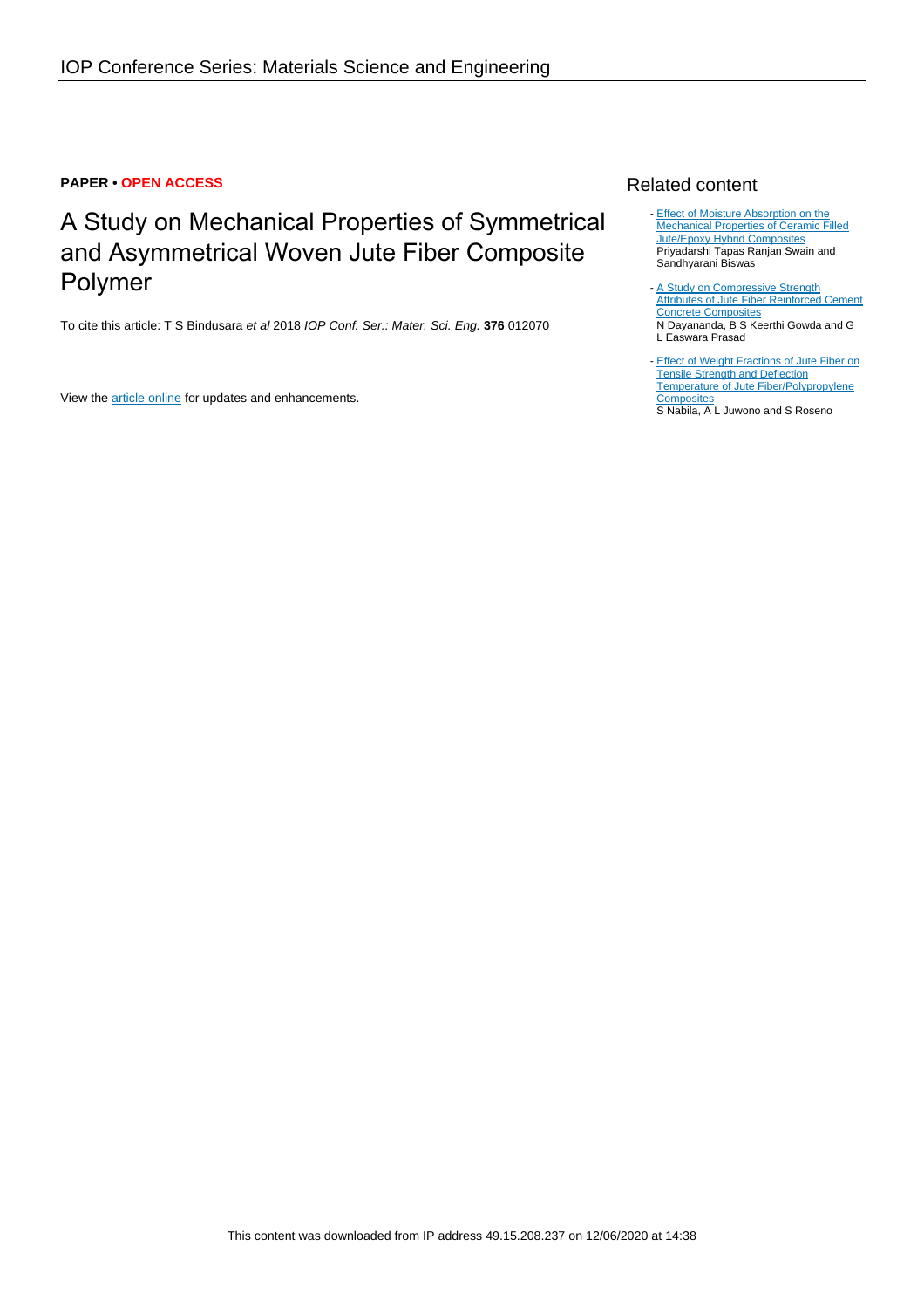## **A Study on Mechanical Properties of Symmetrical and Asymmetrical Woven Jute Fiber Composite Polymer**

**Bindusara T S1\* , Keerthi Gowda B S<sup>2</sup> and R Velmurugan<sup>3</sup>**

<sup>1</sup> Assistant Professor, Civil Engineering Department, Sreenidhi Institute of Science and Technology, Hyderabad, Telangana, India.

<sup>2</sup>Assistant Professor, Structural Engineering division, Centre for Post Graduates Studies, VTU, Mysuru, Karnataka, India.

<sup>3</sup>Professor, Aerospace Engineering division, Indian Institute of Technology – Madras, Chennai, Tamilnadu, India.

\* Corresponding Author: [bindusara@sreenidhi.edu.in](mailto:bindusara@sreenidhi.edu.in)

**Abstract:** Practice of biodegradable composites increase the attraction due to its lightweight and adequate strength. These plant fiber reinforced composites have captured the attention in construction and automotive industries. Jute fiber is one of the most affordable natural fibers obtained from the genus corchorus plant. In the present article woven jute fiber reinforced polymer composites are analysed to achieve the optimum layers and orientation of fibers for their peak mechanical properties. This study deals with the analysis of symmetrical and asymmetrical woven jute fiber reinforced polymers composite. Different types of composite test coupons are prepared based on number of layers and orientation of fibers like 0°, 15°, 30°, 45°, 60°, 75° & 90°. Polyester resin and Methyl Ethyl Ketone Peroxide is used as a matrix and catalyst respectively. Tensile and flexural strength properties are studied as per respective ASTM norms. The woven jute fiber composites with different orientation exhibits better mechanical properties than randomly oriented fibers. Tensile and flexural tests are conducted and the results are tabulated. It was also found that as the number of layers and orientation angle increases the strength's and modulus of composites are decreased.

**Key words:** Woven Jute Fiber, Polymer composite, Mechanical properties, Symmetrical, Asymmetrical.

#### **1. Introduction**

Focus on the development and eco-friendly consciousness demand of new material with low density, low cost, high-specific strength, non-toxicity, and biodegradability is increased. These can be achieved by use of natural fiber reinforced composites. These natural fibers are strong, lightweight, and free from severe health hazards, recyclable and hence they have the potential to be used as building materials [1]. Jute fibers are most commonly used as a reinforcing material in polymer composite. They are low cost and have high tensile strength, high chemical resistance, and high dimensional stability [2].The mechanical properties of composite materials depend on many factors, which include fiber length; shape and size of fibers, composition, orientation and distribution, as well as volume fraction, mechanical properties of the polymer matrix, manufacturing techniques and adhesion or connection between the fibers and the matrix [3]. Sanjay and Yogesha showed that mechanical property of jute fiber/polymer composite has been investigated and is noted that, here we observe increment in tensile and flexure

1 Content from this work may be used under the terms of the[Creative Commons Attribution 3.0 licence.](http://creativecommons.org/licenses/by/3.0) Any further distribution of this work must maintain attribution to the author(s) and the title of the work, journal citation and DOI. Published under licence by IOP Publishing Ltd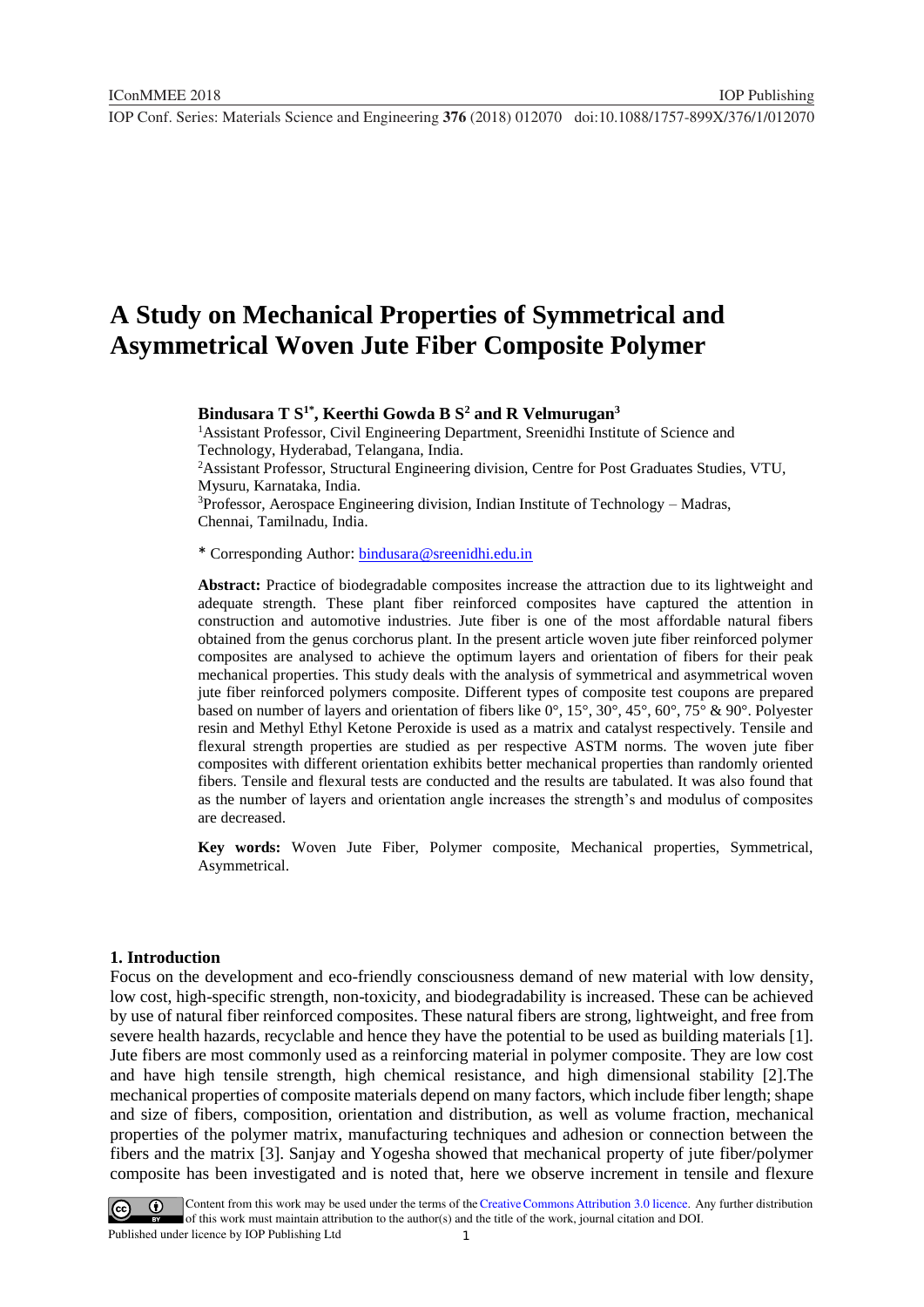property when woven jute fibers is used as reinforcement [4]. The properties of the natural fiber reinforced polymer composites can be improved by using woven jute fiber. The concept of using woven jute fiber in layer with different orientation gives encouragement to the users according to the requirements, which is one of the major advantages of the composites. The utilization of bi-directional fibers rather than of distributed short fibres has the extra benefit of diminishing the fibre agglomeration and obtaining the same properties of composites in both directions. It is generally observed that when the fiber loading is increased, it results in increment of tensile properties. The arrangement of layers has adverse effect on the flexural and inter-laminar shear properties when compared to tensile properties which thus reduce the mechanical attributes of composites [5].Naidu et al have reported that even though the mechanical property of woven jute/polyester composite does not provide high strength and moduli as that of random distributed composites, these provide good strength than of wood composite and some plastics. Hence, these composites can be utilized for future purpose [6]. Verpoest et al commented on jute fiber epoxy matrix composites which were casted with the vacuum assisted resin infiltration (VARI) method. Stacking arrangement were (0/0/0/0), (0/+45°/-45°/0) and (0/90°/90°/0). In every case, the total volume fraction of jute fiber was 25%. The obtained composite were classified by its tensile test and the results which were got compared with the theoretical ones. In the stacking sequence of 0/0/0/0 and  $0/445^{\circ}/-45^{\circ}/0$ , tensile strength in longitudinal direction was observed and the highest as that of in the transverse direction when compared. In the case of, 0/90°/90°/0 laminate composite, tensile strength in warp and weft direction was almost equal to one another [7]. The market scenario for composite applications is changing due to the introduction of newer biodegradable polymers. Composite materials reinforced with natural fibers, such as flax, hemp, kenaf and jute are gaining importance in automotive, aerospace, packaging and other industrial applications [8].

#### **2. Materials and Experimental details**

#### *2.1 Materials*

The basic raw materials utilized to prepare the experimental composites are Woven Jute fibers (in the form of woven fabric mat) are used as a reinforcing material and it is made of Jute fiber. The thickness of jute mat is about 0.7mm-0.8mm and density of jute fiber is about 1.13gm/cm3. Polyester resin is thermosetting polymer used as matrix material which is having density of 1.10  $g$ /cc and having high viscosity. Solution of Methyl ethyl ketone peroxide (MEKP) which acts like a catalyst and it is it helps in speed up the curing of compound. MEKP will help in hardening of composites in short interval of time. Cobalt naphthenate is a transparent fluid with low viscosity compare with polyester resin which acts like a hardener. It goes about as curing specialist and it will speed up the chemical reaction.

#### *2.2. Specimen preparation*

Eight kinds of specimen are prepared based on number of layers and orientation of woven jute fibers. The woven Jute mats are cut into a size of 30 cm X30 cm with different angles like 15°, 30°, 45°, 60°, and 75° based on requirement and stacked one above the other to form different combinations of laminates the jute mats are stacked with various combinations of angles and also 5 symmetrical and 3 asymmetrical combination is done. The dimension of jute mat is 30cmx30cm.Polyester resin is thermosetting polymer that polymerizes and cross connections when blended with Cobalt naphthenate and MEKP. To set up the matrix, polyester resin is weighed and taken in container. Hardener and catalyst are mix at the proportion of 100:1:1, then altogether stir for a minute for uniform blending of matrix. The jute mats kept in order is not disturbed. The resin is mixed uniformly in the form of layer by layer using Hand Lay-up technique. Compress the Mould by hand tightening and maintain the standard pressure with the temperature of 80-85˚C. Temperature should be maintained due to better wet ability of jute fiber with polyester matrix. Also have to maintain the pressure due to removal of voids and uniform thickness. After set the temperature at 80-85 ˚C keep the mould in hot compression machine for 20 minutes for curing. After 20 minutes remove the composite from the hot compression machine. The jute polyester matrix was manufactured for different stacking sequence. Totally 8 different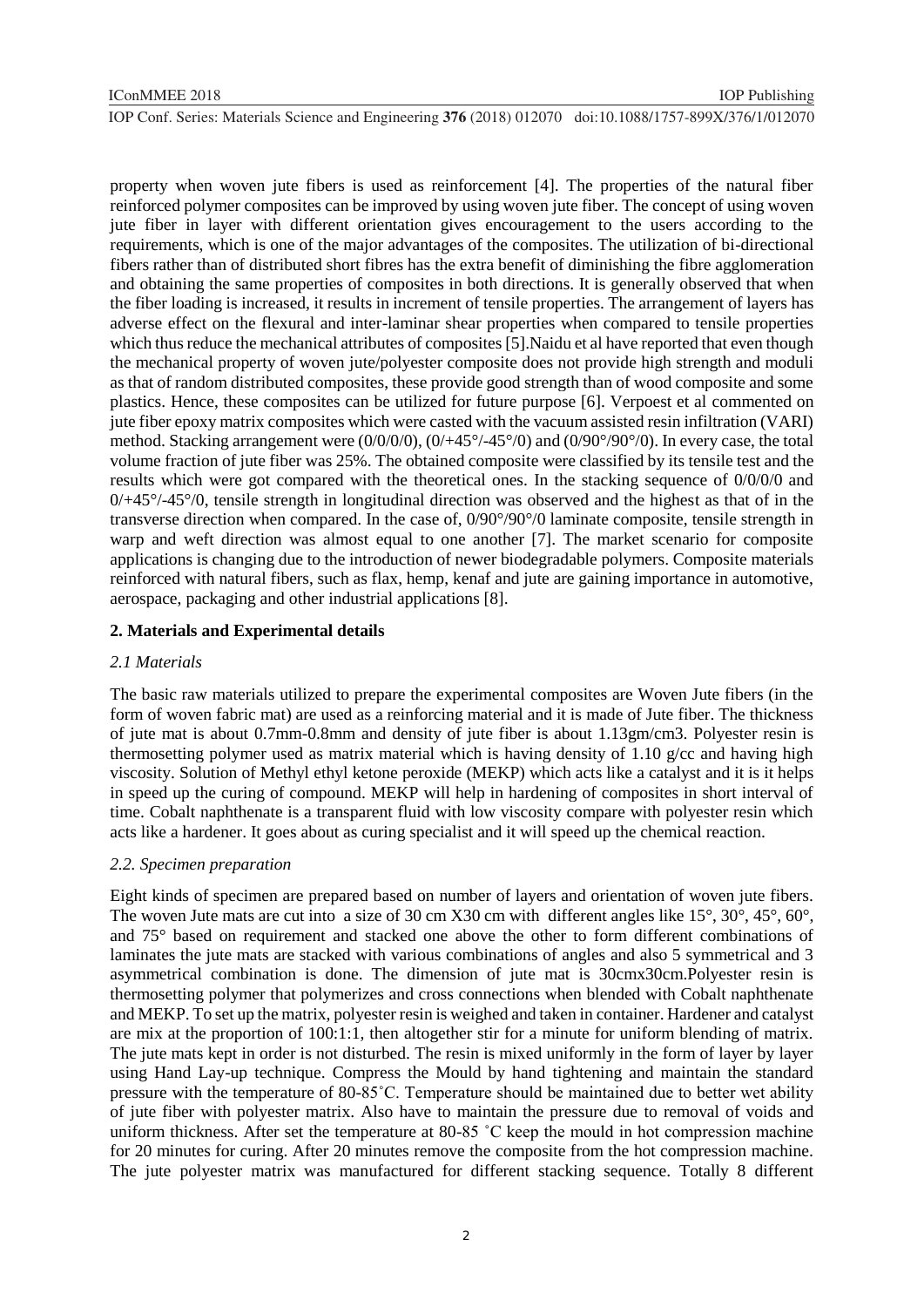laminates are fabricated with 3 different orientation angle & 5 different symmetrical sequence. These composites specimens were made according to standards of ASTM D3039 and ASTM D7264 for the testing of tensile and flexural properties. The specimens subjected to tensile test were of size 250 mm x 25 mm. The thickness of test specimens varied from 2 mm to 6 mm respectively. All the tension tests were conducted on a computer controlled Universal Testing Machine (UTM) of 50kN capacity with a strain velocity of 3mm/minute and the results were recorded.



Figure 1: woven Jute fiber

Table 1: Fiber volume fraction of woven Jute fiber polyester Composite

| Symbol          | <b>Stacking Sequence</b>          | Number<br>of ply | <b>Thickness</b><br>in<br>mm | Weight<br>of<br>Fiber<br>(gm) | Weight<br>of<br>resin<br>(gm) | Volume<br>Fraction<br>of Fiber<br>(% ) | Volume<br>Fraction<br>of Matrix<br>$(\% )$ |
|-----------------|-----------------------------------|------------------|------------------------------|-------------------------------|-------------------------------|----------------------------------------|--------------------------------------------|
| JS <sub>1</sub> | 0/15/30/45/60/75                  | 6                | 5.51                         | 198                           | 292                           | 37.3                                   | 62.7                                       |
| JS <sub>2</sub> | 0/30/60                           | 3                | 3.35                         | 100                           | 195                           | 31.02                                  | 68.98                                      |
| JS4             | 0/15/45/75                        | $\overline{4}$   | 4.36                         | 132                           | 283                           | 29.03                                  | 70.97                                      |
| JS <sub>5</sub> | 0/30/45/45/30/0                   | 6                | 4.62                         | 140                           | 210                           | 36.89                                  | 63.11                                      |
| JS <sub>6</sub> | 0/15/30/30/15/0                   | 6                | 4.85                         | 140                           | 235                           | 34.32                                  | 65.68                                      |
| JS7             | 0/45/45/0                         | 4                | 4.04                         | 92                            | 188                           | 30.03                                  | 69.97                                      |
| JS9             | 0/15/45/75/75/45/15/0             | 8                | 5.84                         | 184                           | 286                           | 36.07                                  | 63.93                                      |
| <b>JS10</b>     | 15/30/45/60/75/75/60/45<br>/30/15 | 10               | 6.61                         | 230                           | 305                           | 39.81                                  | 60.19                                      |

#### **3. Results and Discussion**

#### *3.1 Tensile Properties*

Tensile properties of composites depend on adhesion of polyester and fibre mats. This tensile testing is performed in computerized governed universal testing machine (UTM) of 5 tons capacity. A uniaxial load is applied through one end. The tensile samples were made by ASTM D 3039 standards. The samples were of size 150 mm long, 25 mm wide for every thickness. The samples were tested in computerized UTM with a strain velocity of 3mm/minute. For peak value tensile property of sample is obtained. Tensile behaviour of the untreated jute polyester composites is results were obtained in Table 2.

The tensile strength is calculated from the formula.

Tensile strength = Maximum Load carried Bredth X Thickness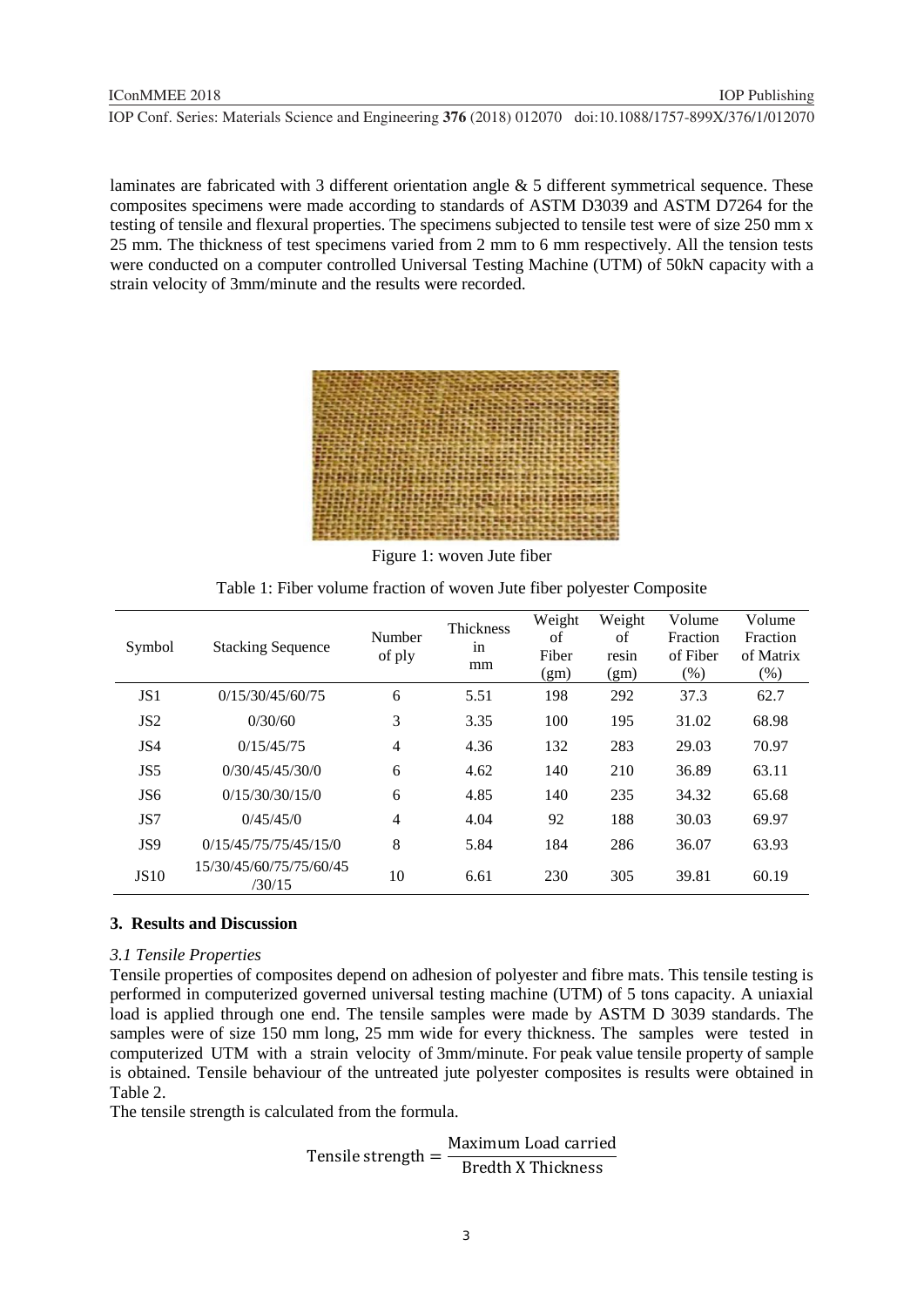

Figure 2: Tensile Specimen

| Symbol          | <b>Stacking Sequence</b>          | Number<br>of ply | Thickness | Ultimate | Elong | Tensile  | Tensile |
|-----------------|-----------------------------------|------------------|-----------|----------|-------|----------|---------|
|                 |                                   |                  | in        | Load     | ation | Strength | modulus |
|                 |                                   |                  | (mm)      | (N)      | (% )  | (MPa)    | (MPa)   |
| JS <sub>1</sub> | 0/15/30/45/60/75                  | 6                | 5.51      | 3022     | 4.57  | 21.92    | 475.79  |
| JS <sub>2</sub> | 0/30/60                           | 3                | 3.35      | 1076     | 2.82  | 12.85    | 428.26  |
| JS4             | 0/15/45/75                        | 4                | 4.36      | 2554     | 2.99  | 23.43    | 775.87  |
| JS5             | 0/30/45/45/30/0                   | 6                | 4.62      | 1582     | 3.63  | 13.69    | 357.24  |
| JS <sub>6</sub> | 0/15/30/30/15/0                   | 6                | 4.85      | 1604     | 4.43  | 13.23    | 295.29  |
| JS7             | 0/45/45/0                         | 4                | 4.04      | 1284     | 4.36  | 12.71    | 290.25  |
| JS <sub>9</sub> | 0/15/45/75/75/45/15/0             | 8                | 5.84      | 1522     | 5.24  | 10.42    | 175.3   |
| <b>JS10</b>     | 15/30/45/60/75/75/60/<br>45/30/15 | 10               | 6.61      | 748      | 33.63 | 4.71     | 12.33   |



Figure 3: Representation of Tensile Strength of woven Jute fiber polyester Composite

Figure 3: The effect of fiber orientation and symmetrical arrangement of fibers on tensile strength. It is noted that composites have low tensile strength for symmetrical arrangement. Higher tensile strength is obtained for 4 layered (JS4) laminate with fiber angle orientation of 0°/15°/45°/75°. The tensile strength of (JS4) laminate is observed to be 23.43MPa with elongation % of 2.99%. The corresponding tensile modulus is 775.87MPa. This laminate breaks at peak stress point and doesn't exhibit plastic property.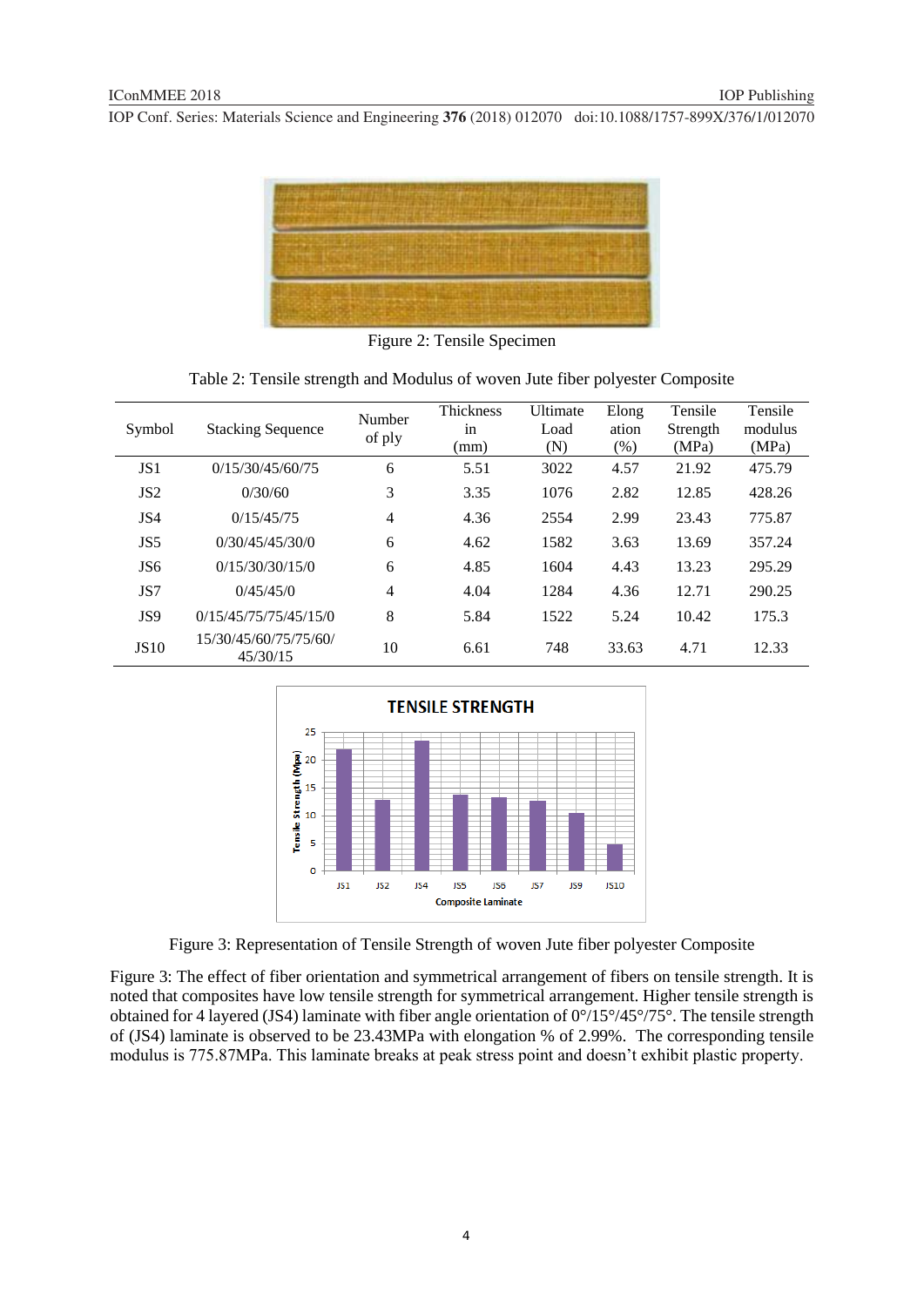

Figure 4: Representation of Tensile Modulus of woven Jute fiber polyester Composite

Figure 4: shows the variation of tensile modulus for each laminates. The tensile modulus varies irrespective of fiber orientation and symmetry of arrangements. The lower moduli are observed in laminates with symmetrical arrangements. Similar to tensile strength, the laminate (JS4) exhibits the higher tensile modulus. The main reason for high tensile strength and high tensile modulus of (JS4) laminate is the good adhesion between fiber with different angles and matrix.



Figure 5: JS4 Tensile Specimen Failure Pattern



Figure 6: Variation of elongation percentage of woven Jute fiber polyester composite

Figure 6: Shows the elongation percentage of the laminates casted. All laminates exhibit same percentage of elongation except (JS10) laminate. This is observed due to more number of layers in laminate i.e. 10. The reason for it is the resin has not been distributed to all the layers equally and there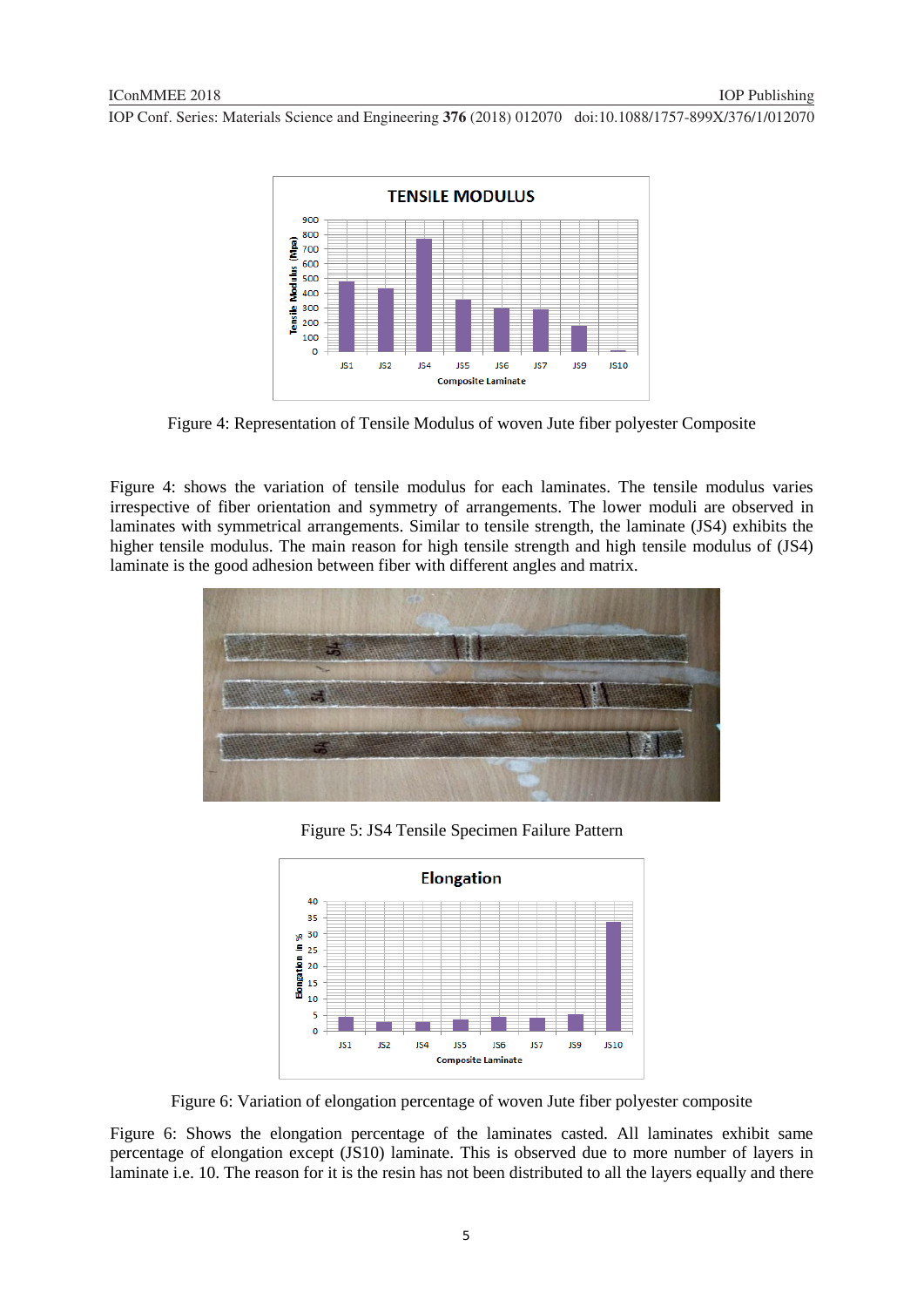is poor adhesion between fiber and matrix, which leads to non-breakage of fiber and it goes on elongating exhibiting elastic nature.







Figure 8: Variation of Stress strain for Flexure strength

Figure 8: Shows the variation of Stress strain for Flexure strength based on tensile strength Fig: 1 gives an outcome of tensile stress and tensile strain obtained from test carried out in UTM. Based on test curves obtained for all the laminates has been plotted. Initially yield stress increases with increase in stiffness of composite. For the laminates (JS5) and (JS6) initial drop is noted without secondary strength after peak stress. The remaining laminates get fractured without yielding when ultimate strength of material is reached due to brittle behaviour. These types of materials are not preferred when plastic deformation is required. The laminate (JS10) becomes constant at low loading rate which leads to low energy consumption.



Figure 9: JS5 Tensile Specimen Failure Pattern Figure 10: JS6 Tensile Specimen Failure Pattern *3.2 Flexural Properties*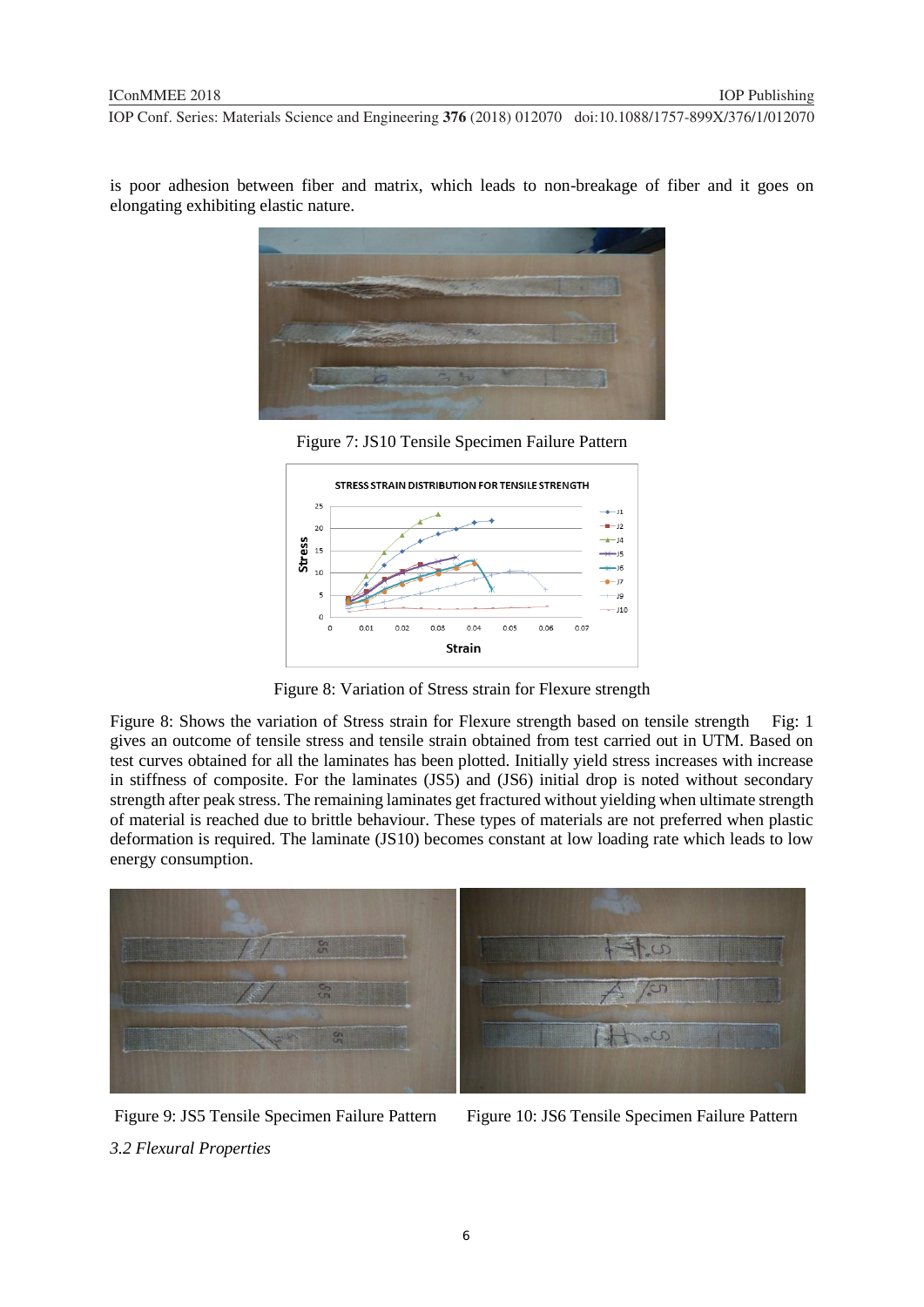This test is conducted utilizing same computerized governor UTM of 5 tones capacity. Flexural samples were made by ASTM D7264 standards to know the flexural property. In the test specimen grip length is considered as 20 % of span length and span length is taken as 20 times of thickness. Test specimens dimensions are tabulated. Flexural specimens were tested in UTM with a strain velocity 10mm/minute. For peak value flexural property of sample is obtained. This test gives the bending behaviour of the specimen. The flexural strength is interpreted from the graph of load versus displacement.

The flexural strength is calculated from the formula

Flexural strength, 
$$
\sigma = \frac{3PL}{2Bt^3}
$$
  
Young's modulus,  $E = \frac{ML^3}{4Bt^3}$ 

Where, P is load in KN, L is length in mm, B is width in mm, and T is thickness in mm

| Symbol          | <b>Stacking Sequence</b>          | Number<br>of ply | <b>Thickness</b><br>in<br>mm | Ultimate<br>Load<br>(N) | Tensile<br>Strength<br>(MPa) | Tensile<br>modulus<br>(MPa) |
|-----------------|-----------------------------------|------------------|------------------------------|-------------------------|------------------------------|-----------------------------|
| FS <sub>1</sub> | 0/15/30/45/60/75                  | 6                | 5.51                         | 50                      | 20.92                        | 464.51                      |
| FS <sub>2</sub> | 0/30/60                           | 3                | 3.35                         | 24                      | 16.53                        | 615.38                      |
| FS4             | 0/15/45/75                        | $\overline{4}$   | 4.36                         | 56                      | 29.64                        | 816.62                      |
| FS <sub>5</sub> | 0/30/45/45/30/0                   | 6                | 4.62                         | 22                      | 10.99                        | 302.74                      |
| FS <sub>6</sub> | 0/15/30/30/15/0                   | 6                | 4.85                         | 22                      | 10.52                        | 252.18                      |
| FS7             | 0/45/45/0                         | $\overline{4}$   | 4.04                         | 58                      | 33.13                        | 959.47                      |
| FS <sub>9</sub> | 0/15/45/75/75/45/15/0             | 8                | 5.84                         | 26                      | 10.27                        | 223.89                      |
| <b>FS10</b>     | 15/30/45/60/75/75/60/45/3<br>0/15 | 10               | 6.61                         | 22                      | 7.56                         | 299.89                      |



Figure 11: Representation of Flexure strength of woven Jute fiber polyester Composite

Figure 11: shows the flexure strength of different laminates. The higher flexure strength is observed in (FS7) laminate which is comprised of only 4 layers. The other laminate (FS4) also has higher flexure strength which is also comprised of 4 layers. From the graph we can say that as number layers increases low flexure strength is observed. This is proved when we observe the flexure strength of (FS10) laminate which is least among all the laminate. Reason for this is resin not distributed to inter-laminar layers properly. Thee flexure strength of (FS7) laminate of symmetrical orientation of 0/45/45/0 is highest.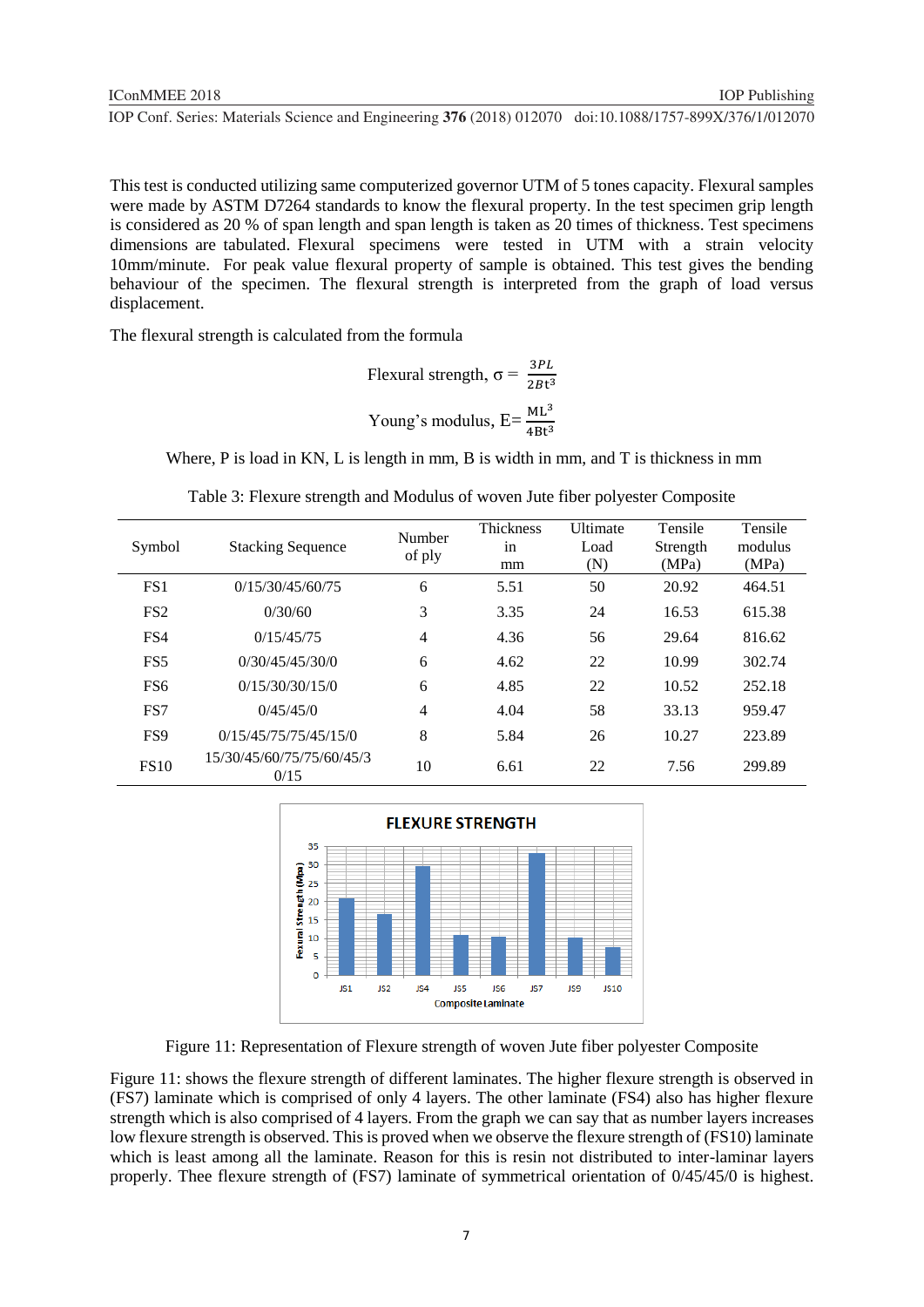The flexure strength was found to be 33.43MPa with flexure modulus of 959.47MPa. This laminate exhibits elastic property up to yielding point and breaks at fracture strain.



Figure 12: JS5 Tensile Specimen Failure Pattern Figure 13: JS6 Tensile Specimen Failure Pattern





Figure 14: Representation of Flexure modulus of woven Jute fiber polyester Composite

Figure 14: shows the obtained Flexure moduli for the various laminates. Higher modulus is observed in (FS7) laminate due to higher flexure strength. Here also flexure modulus goes on reducing with increased number of layers. The highest two flexure modulus of laminates comprised of 4 layers only. Among them (FS7) has greater value due to symmetrical arrangements of Jute mats.



Figure 15: Variation of Stress strain for Flexure strength

Figure 15: Regarding Flexure test conducted we obtain the Flexure stress and Flexure strain. Corresponding graph is plotted with respect to the laminates. When we look into graph the laminates (FS4) & (FS7) shows elastic property and at yield stress it breaks at fracture strain. (FS1) and (FS2) show secondary strength after initial break point. The remaining laminates remains constant in plastic